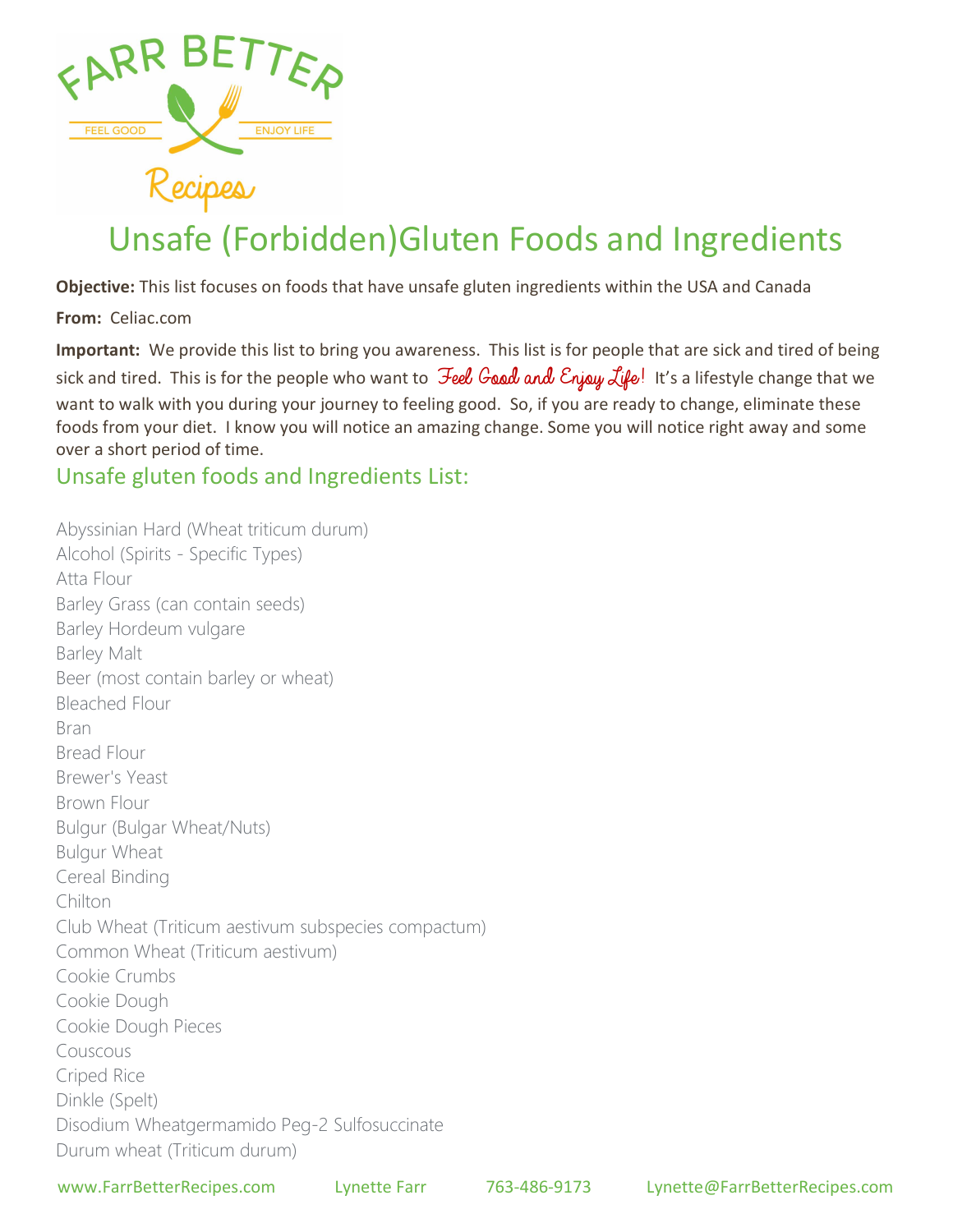

Edible Coatings Edible Films Edible Starch Einkorn (Triticum monococcum) Emmer (Triticum dicoccon) Enriched Bleached Flour Enriched Bleached Wheat Flour Enriched Flour Farina Farina Graham Farro Filler Flour (normally this is wheat) Fu (dried wheat gluten) Germ Graham Flour Granary Flour Groats (barley, wheat) Hard Wheat Heeng Hing Hordeum Vulgare Extract Hydroxypropyltrimonium Hydrolyzed Wheat Protein Kamut (Pasta wheat) Kecap Manis (Soy Sauce) Ketjap Manis (Soy Sauce) Kluski Pasta Maida (Indian wheat flour) Malt Malted Barley Flour Malted Milk Malt Extract Malt Syrup Malt Flavoring Malt Vinegar Macha Wheat (Triticum aestivum)

www.FarrBetterRecipes.com Lynette Farr 763-486-9173 Lynette@FarrBetterRecipes.com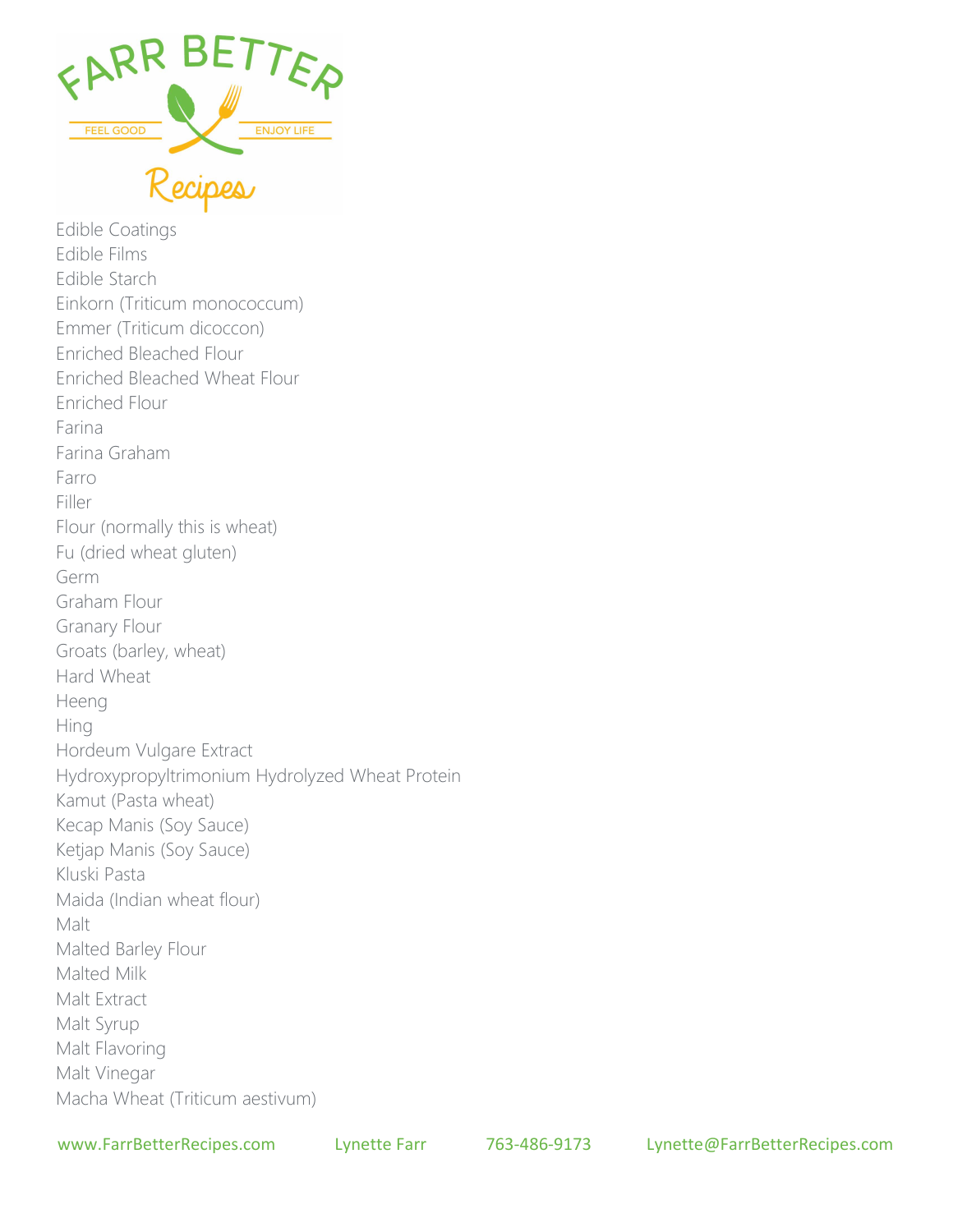

Matza Matzah Matzo Matzo Semolina Meripro 711 Mir Nishasta Oriental Wheat (Triticum turanicum) Orzo Pasta Pasta Pearl Barley Persian Wheat (Triticum carthlicum) Perungayam Poulard Wheat (Triticum turgidum) Polish Wheat (Triticum polonicum) Rice Malt (if barley or Koji are used) Roux Rusk Rye Seitan Semolina Semolina Triticum Shot Wheat (Triticum aestivum) Small Spelt Spirits (Specific Types) Spelt (Triticum spelta) Sprouted Wheat or Barley Stearyldimoniumhydroxypropyl Hydrolyzed Wheat Protein Strong Flour Suet in Packets Tabbouleh Tabouli Teriyaki Sauce Timopheevi Wheat (Triticum timopheevii) Triticale X triticosecale Triticum Vulgare (Wheat) Flour Lipids

www.FarrBetterRecipes.com Lynette Farr 763-486-9173 Lynette@FarrBetterRecipes.com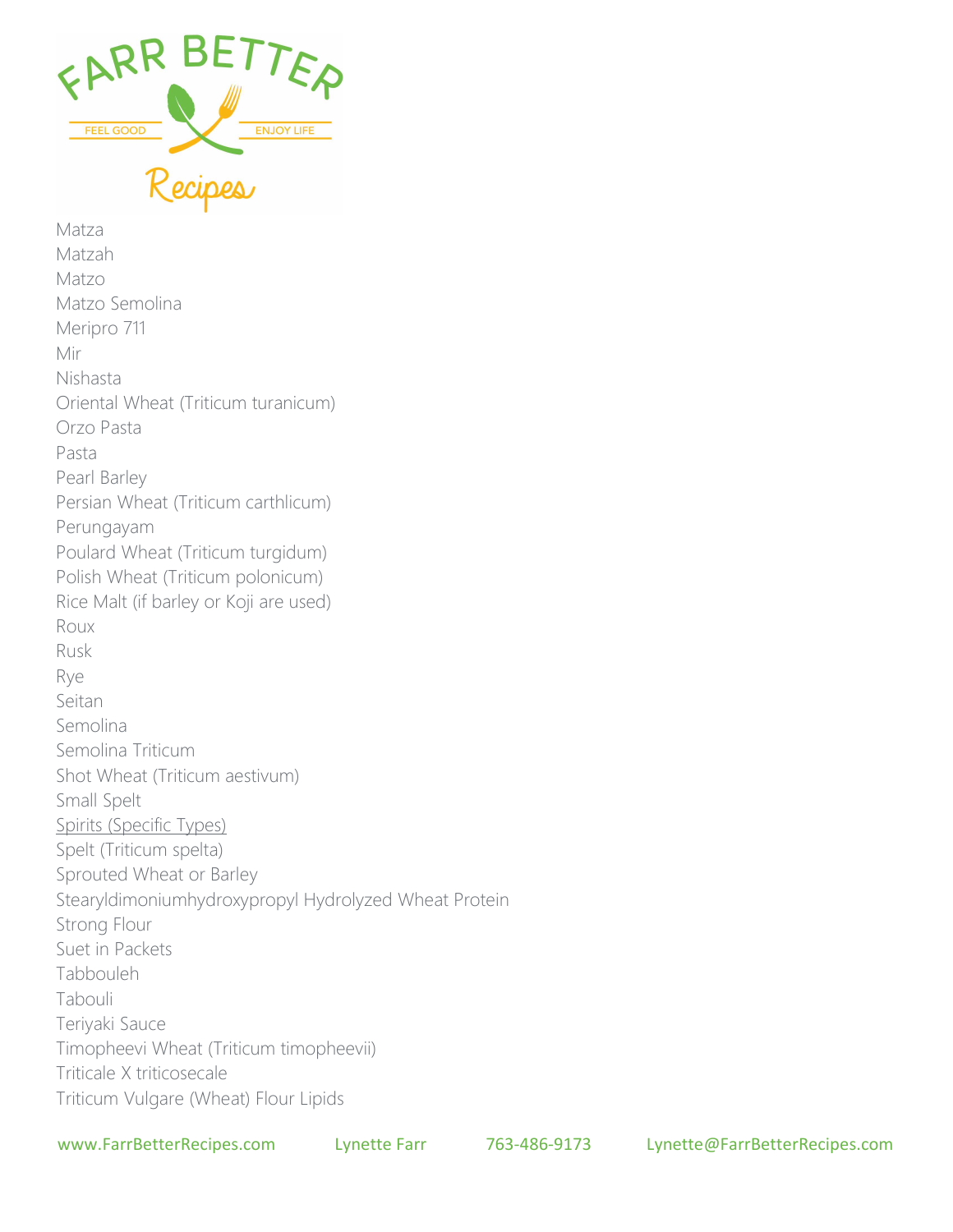

Triticum Vulgare (Wheat) Germ Extract Triticum Vulgare (Wheat) Germ Oil Udon (wheat noodles) Unbleached Flour Vavilovi Wheat (Triticum aestivum) Vital Wheat Gluten Wheat, Abyssinian Hard triticum durum Wheat Amino Acids Wheat Bran Extract Wheat, Bulgur Wheat Durum Triticum Wheat Germ Extract Wheat Germ Glycerides Wheat Germ Oil Wheat Germamidopropyldimonium Hydroxypropyl Hydrolyzed Wheat Protein Wheat Grass (can contain seeds) Wheat Nuts, Wheat Protein, Wheat Triticum aestivum Wheat Triticum Monococcum, Wheat (Triticum Vulgare) Bran Extract Whole-Meal Flour, Wild Einkorn (Triticum boeotictim), Wild Emmer (Triticum dicoccoides)

## The following items may or may not contain gluten depending on where and how they are made, and it is sometimes necessary to check with the manufacturer to find out:

Amp-Isostearoyl Hydrolyzed Wheat Protein<sup>4</sup> Artificial Color<sup>4</sup> Baking Powder<sup>4</sup> Clarifying Agents<sup>4</sup> Coloring<sup>4</sup> Dry Roasted Nuts<sup>4</sup> Emulsifiers<sup>4</sup> Enzymes<sup>4</sup> Fat Replacer<sup>4</sup> Gravy Cubes<sup>4</sup> Ground Spices<sup>4</sup> Hydrolyzed Wheat Gluten<sup>4</sup>